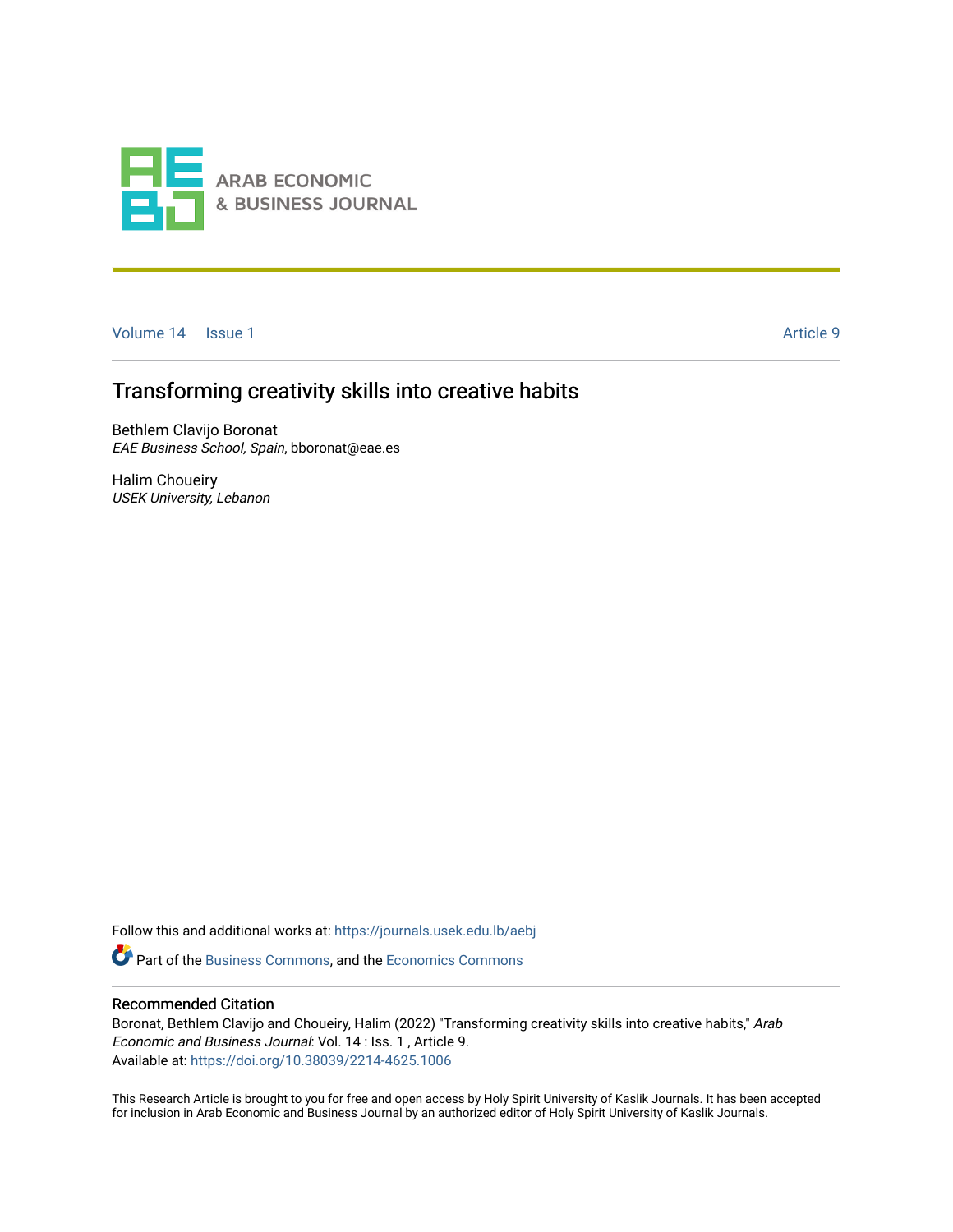# Transforming Creativity Skills into Creative Habits: Tools and Techniques for Higher Education Students

Bethlem Boron[a](#page-1-0)t<sup>a,</sup>\*, Halim Choueiry <sup>[b](#page-1-1)</sup>

<span id="page-1-0"></span><sup>a</sup> EAE Business School, Spain

<span id="page-1-1"></span><sup>b</sup> Faculty of Fine and Applied Arts, Holy Spirit University of Kaslik, P.O. Box 446, Jounieh, Lebanon

#### Abstract

In a constantly changing and uncertain word, the creative capability is a key skill, not only for professional and personal success, but for survival. Educational systems have traditionally treated creativity as a marginal component of educational programs and, when it has been taught, it has been done in the focus of tools and techniques more than on building a solid creative base for students. This paper analyses the situation of the present-day creativity teaching in Higher Education and determines the key capabilities that allow the students to build a solid creative personality. After that, the paper offers a range of different techniques to help transform these capabilities into habits.

Keywords: Creativity, Habit(s), Innovation, Higher education, Learning methodologies, Experiential

# 1. Introduction

T he existing uncertainty and the necessity of adaptation and change assumption in a complex and fast evolving world requires certain capabilities that higher education teachers and institutions try to transmit to their students, and maybe, the key capability is creativity. But in most schools and high schools, the teaching systems tend to prioritize memorization and comprehension habits over creativity habits, and that results in higher education students that lack the necessary capabilities to act in a creative way, not only on an artistic focus, but on a problem solving and decision taking focus ([Breunig, 2017](#page-13-0); [Dewey, 1938](#page-13-1)).

Creativity is an innate capability that all humans have, even though historically, it has been considered as something extraordinary only geniuses could achieve ([Runco](#page-14-0) & [Albert, 2010](#page-14-0)). For years, this concept of geniality has been tightly connected to the common perception of creativity and has been used as an excuse for teachers and for students to justify the lack of it, as it was just a gift of only special type of people (ibidem).

In this paper, we review the current situation of creativity in higher education, and from this review, we establish what are the key capabilities that students should assume and train to have the basis to boost their creativity. Based on what we consider these base capabilities, we will suggest techniques and tools to enhance them and turn them into habits. The question we aim to answer in this research is what the main creativity skills for students are, as researched by Ref. [\(Amabile](#page-13-2) & [Pil](#page-13-2)lemer,  $2012$ ); and how can teachers—as members of the social-educational environment-train them in order to make them more than just skills, but habits that become something natural in the way students face problems, decisions and even common life events.

We propose a set of educational exercises that help students to develop their creative side through the conception of creative habits as a key component of the creative process drawn from stage and componential theories. ([Amabile, 1993](#page-13-3); [Amabile](#page-13-2) &

Received 28 September 2021; revised 8 October 2021; accepted 22 October 2021. Available online 7 April 2022.

\* Corresponding author. E-mail address: [bboronat@eae.es](mailto:bboronat@eae.es) (B. Boronat).

https://doi.org/10.38039/2214-4625.1006 2214-4625/© 2021 Holy Spirit University of Kaslik. This is an open access article under the CC-BY-NC-ND license [\(http://creativecommons.org/licenses/by-nc-nd/4.0/](http://creativecommons.org/licenses/by-nc-nd/4.0/)).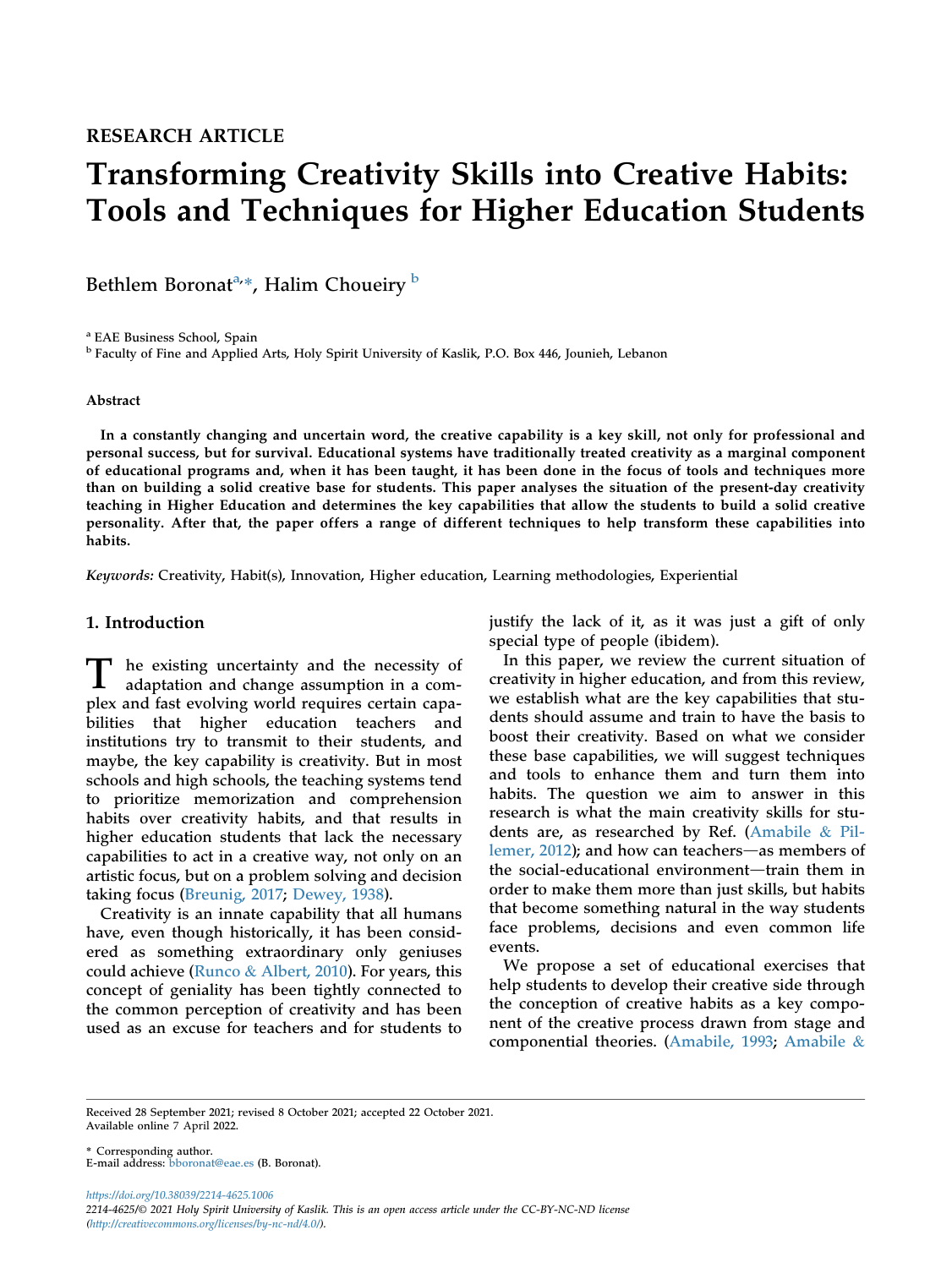[Pillemer, 2012;](#page-13-2) [Amabile et al., 1986](#page-13-4)), sets four facets of creativity in the componential model: domain skills, as knowledge or technical skills, creativity skills, task motivation and social environment. The first three are individual, but can be triggered and developed by the fourth, the social environment. So, while education improves the first and second skills (knowledge and technical) it lacks impact in the creativity skills and task motivation and, following Amabile's and later [\(Csikszentmihalyi, 2014](#page-13-5)); social context, or in our case, educational context can help boost and critically build the creativity capabilities of students.

The paper is structured as follows: we begin with a literature review focused on the present situation of creativity in higher education systems and the methodologies used to improve it. After that, we will describe what we consider the key creativity skills that can be transformed into habits using the literature review, and we'll propose a series of techniques and tools to help develop these habits. For this section we will use the observant participation methodology, through our educational and professional experiences.

In our conclusion we will evaluate the level of impact that educational tools can have on establishing these habits on students.

#### 2. Literature review

In terms of learning, "higher education institutions bear a profound, moral responsibility to increase the awareness, knowledge, skills, and values needed" [\(Cortese, 2003](#page-13-6)). But the role and responsibilities of higher education is not only to transmit knowledge, skills, and other learningbased collaterals, but also to develop students' potential to the most optimal level to create a just and sustainable future ([Cortese, 2003\)](#page-13-6). The main target behind this exercise is geared towards the preparation of those students for the professional world of jobs and being hired. For a while now, different research has been investigating the link between graduate supply and the economic growth and has challenged the supply-side focus of much policy thinking on higher education expansion ([Keep](#page-14-1) & [Mayhew, 2007](#page-14-1); [Mason, 2002\)](#page-14-2). In the United Kingdom, "the government [called] upon higher education students to see their learning as an investment which will give them direct benefits in the labour market." ([Tomlinson, 2008\)](#page-14-3). On the other hand, the higher education role has also been discussed as a major contributor for the economic development, "particularly in meeting the changing needs of the knowledge-driven economy" [\(Bell,](#page-13-7)

[1973](#page-13-7); [Castells, 2001](#page-13-8)). Further down, higher education was also seen "as a way of providing individuals with access to opportunities in the labour market [\(Department for Education and Skills, 2003](#page-13-9)).

While some of the above cited content balances between the methodologies of transmitting ideas and/or skills, to growing the student's potential, some others are more focused onto bridging the gap between what happens in the classroom and the direct requirements of the marketplace. The role of teaching and learning in higher education has come under scrutiny, and analysis from different countries and industry context showed how there is a mismatch between academic knowledge transmission and industry requirements. In this context, scholars emphasize that prevalent approaches to teaching and learning are often decontextualized from lived experiences of students [\(Breunig, 2017;](#page-13-0) [Seaman et al., 2010](#page-14-4)). Academic education tends to be disconnected from job requirements in the larger economy, such as the significant qualification gap between academic education and industry requirements in India where the massive demand for complementary training of engineering graduates clearly indicated this mismatch" ([Büth et al., 2017\)](#page-13-10). Another aspect would be the gap that was identified as a case study of teaching marketing research where there was an open gap between what was covered theoretically and what was required in the real market [\(Bove](#page-13-11) & [Davies, 2009](#page-13-11)).

The concrete description and consequences on the ground, means that the currently used approaches and methodologies are not giving the right results, and therefore they are not adequate to prepare the students for future jobs. Some of those manifestations can be described as follows:

In its 7th Conference on Learning Factories which took place in 2017 under the headline of Bridging the qualification gap between academia and industry in India, the authors clearly indicated that, because the existing education system did not cope with the industrial job requirements, a devised solution to bridge this gap was using the concept of Learning Factories [\(Büth et al., 2017](#page-13-10)). Because it was not enough that the technical competencies that were covered at the higher education level, could fill what was required in terms of methodological content, this necessitated extra trainings at the beginning of the employment which caused additional time consumption and additional expensive costs that the industry sometimes was unable to pay in order to bring those graduates at the required level. To solve this dilemma, "a Learning Factory testbed has been implemented at the Indian university level which pre-prepared the job candidates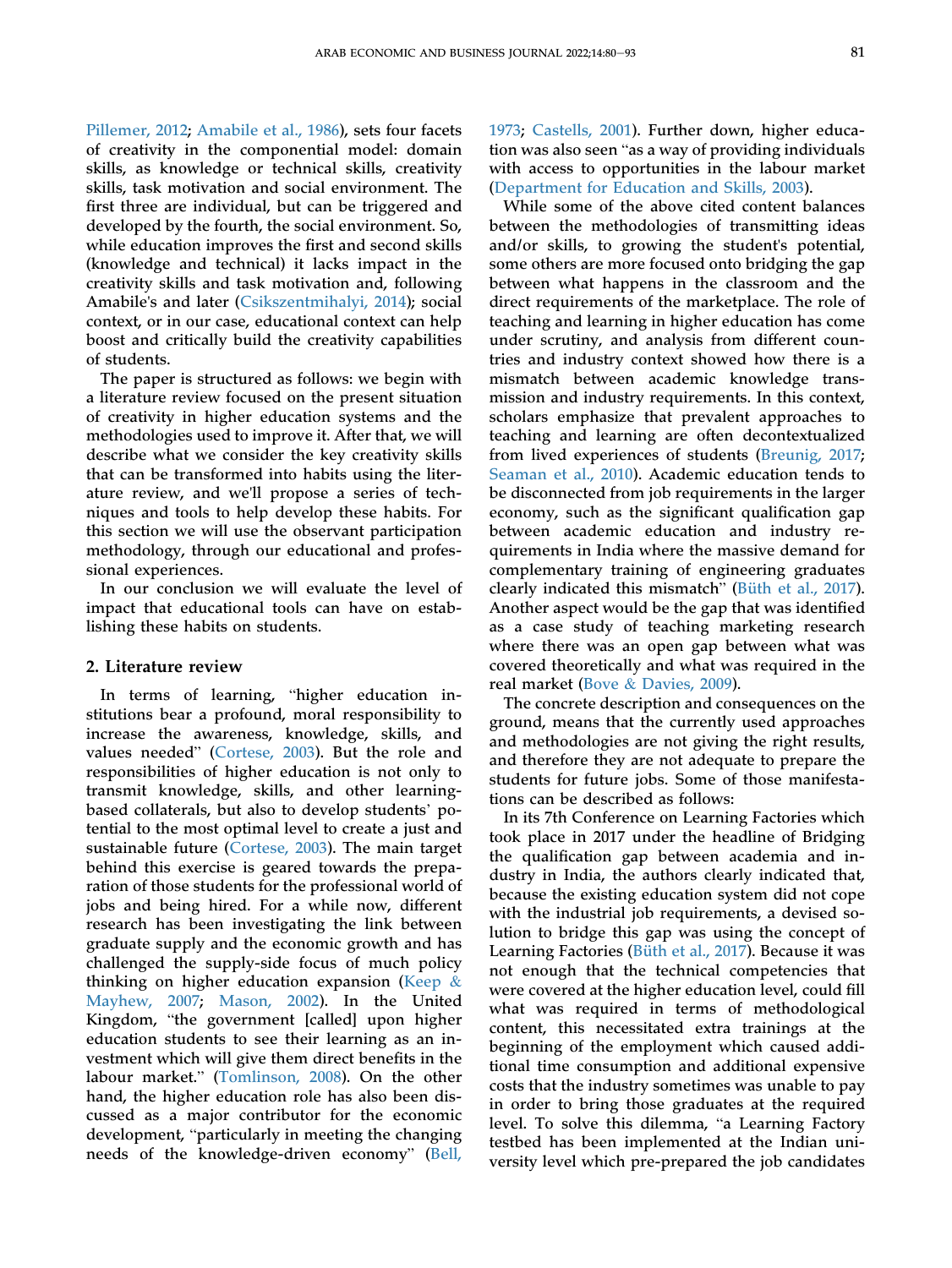to be ready for their future positions" [\(Büth et al.,](#page-13-10) [2017\)](#page-13-10).

In order to bridge the gap between theory and practice, a case study outlining the methodology of Client-Sponsored Projects, provides several benefits, particularly when students felt that such projects gave invaluable opportunities to develop consulting and research skills that were highly looked after by industry ([Bove](#page-13-11) & [Davies, 2009](#page-13-11)). There were some meaningful problems detected mainly the number of students per class which should be significantly low, as well as and at the time a high level of commitment from the client and a high energy display from the faculty teaching the class ([Bove](#page-13-11) & [Davies, 2009\)](#page-13-11).

Another methodology that was used to bridge the gap between education and employment was the Problem Based Learning approach known as PBL [\(Carvalho, 2016;](#page-13-12) [Smith et al. 2013](#page-14-5)). This approach was considered "constructive, self-directed, collaborative, and contextual' [\(Dolmans et al., 2005\)](#page-13-13) and where students are required to collaboratively solve a contextualised problem ([Cornell University](#page-13-14) [Centre for Teaching Excellence, 2017](#page-13-14)), offering students a richer and more holistic learning experience" [\(Dahlgren, 2000\)](#page-13-15). A case study of problembased learning implementation in Postgraduate Sport and Exercise Psychology, where graduates of masters level courses [were] still required to complete at least two further years of supervised experience before they can gain access to protected professional titles ([Heaviside et al., 2018](#page-14-6)) also revealed that in terms of time consumption and other related challenges for the concerned teachers, this also required a lot of time consumption as well as a higher budget to be dedicated to the whole exercise.

#### 2.1. Learning in a VUCA world

First used in  $1987$ —drawing on the leadership theories of Warren Bennis and Burt Nanus-the acronym VUCA described and reflected on volatility, uncertainty, complexity and ambiguity of general conditions and situations. One of the main concerns of education, was also to prepare the students for the VUCA world. Specially in times of uncertainty and ongoing changes. To understand the role of VUCA across industries, including teaching and learning, this volatile uncertainty is "roiling markets and changing the nature of competition.'' ([Doheny et al., 2012](#page-13-16)). And this change has become challenging for leaders, teachers and educators, specially that globalization has created

opportunities with one hand as it has introduced threats with the other ([Doheny et al., 2012](#page-13-16)). The consequences of demographic shifts in the workforce annexed to the technological advancements that impacted the industry, rendered the learning challenges even more complex to the education establishments since "the linear process of cause and effect becomes increasingly irrelevant, and it is necessary […] to begin thinking in new ways and exploring new solutions" [\(Adamson, 2012](#page-13-17)). One of the most significant ways to deal with the VUCA world is through constant learning and access to new information and new processes [\(Adamson,](#page-13-17) [2012](#page-13-17)). While higher education learning is still considered as an essential part of personal development, action learning, or preferably hands on, is still considered to be one of the most important steps toward readiness in a VUCA world.

#### 2.2. A side note: the COVID 19 challenge

With the coming of the pandemic, it was very clearly outlined that today's learning does not only happen in a defined place—classrooms, labs and such-like it used to be. Noel Quinn, HSBC Chef Executive Officer, put it beautifully in his TV interview on Bloomberg News while being interviewed by Francine Lacqua: "it would be a waste if we didn't learn from the last 18 months […] I think about the future and do I want the future to be the way it was pre-covid on the working environment? […] over 200.000 of my colleagues, 90% of them worked from home […] and I trusted them last year to run the bank globally in 60 countries and they did a fantastic job." During the pandemic, educational countermeasures were taken to continue students' education despite all the presented challenges. Higher education devised new alternative solutions in order to respond to the present and possible future challenges that COVID-19 imparted on the sector ([Toquero, 2020\)](#page-14-7). One of those proposed solutions advised the higher educational institutions to "strengthen the practices in the curriculum and make it more responsive to the learning needs of the students even beyond the conventional classrooms" ([Toquero, 2020](#page-14-7)). The shutting down of the face-to-face classes globally, revealed emerging vulnerabilities in education systems around the world [\(Ali, 2020](#page-13-18)). The pandemic has made it very clear that education systems need to be more flexible and resilient specially during the times of unpredictable changes. And while universities worldwide were forced to move more and more towards using the available technology for the online learning, other problems emerged equally that can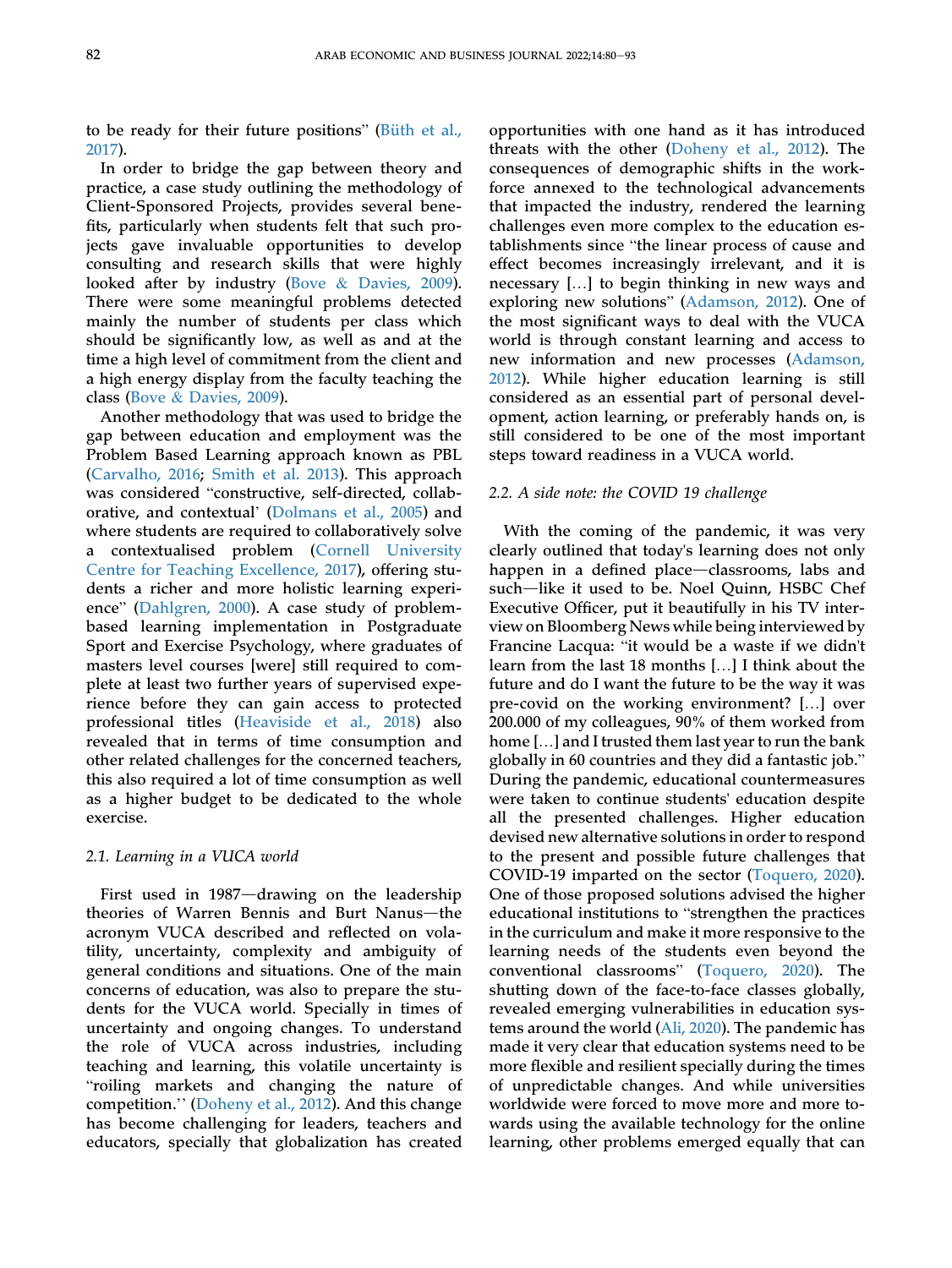be summarized in the availability of online resources, staff readiness, confidence, student accessibility and the teaching body motivation in the integrated learning systems ([Ali, 2020](#page-13-18)).

#### 2.3. Teaching and learning approaches

This part of the literature review will provide an overview of the theoretical framework, the methodologies and practice studies within a teacher and/ or student centric as well as experiential education frameworks. Both successes and challenges of the students and professors will be investigated, including new teaching/learning methodologies and other related risks result. The theoretical framework will focus on alternative pedagogies, transformational learning, experiential education, and the relationship between theory and practice.

The literature drawn from the Scholarship of Teaching and Learning  $-$  SoTL, was also verified to assure an-as much as possible-holistic approach to this framework [\(Breunig, 2017\)](#page-13-0). The SoTL was first described by Boyer in the 1990 "as consisting of four elements: teaching, discovery, integration, and application" [\(Boyer, 1990\)](#page-13-19) involving studies of the various pedagogical approaches such as: problembased, project-based, inquiry-based, studentdirected, experiential education, and active learning all as a transformative teaching methodology.

In 2011, Hutchings, Huber, and Ciccone, and in their reconsideration of the scholarship of teaching and learning, took a deeper dive into the SoTL, and redirected it to have a more systematic approach in order to advance understanding, expand practices and construct a deeper collective knowledge, through including a more analytical, explorative, course content structure, including both assignments and assessments, as well as taking into consideration the classroom space, and the teacher expertise in intervening, evaluating and critiquing [\(Hutchings et al., 2011](#page-14-8)).

There is a large body of literature that discuss the various approaches to learning in both its forms: the traditional and the non-tradition ones. Both pedagogical forms will be described to shed the light on what those methods require in terms of learning and teaching, which ones are more appropriate for the best learning of the students and how those students are best prepared for the world of jobs and work. The focus will be on the teacher/student centric approaches, also on what has become foundational for the alternative learning and teaching in higher education, notably transformative and experiential pedagogy, problem-based learning and finally design thinking methodologies that are applied to education.

#### 2.4. Teacher centric approach

This conventional approach that education was based upon is related to the notion of delivering knowledge in a teacher centric way [\(Breunig, 2017\)](#page-13-0), where the professor decides everything from content to delivery methods to assessment [\(Freire,](#page-13-20) [1970](#page-13-20)). Early studies on learning and teaching already blamed teacher centric and decontextualized teaching as uninspiring and unengaging for learners [\(Dewey, 1938\)](#page-13-1). Freire's seminal work (1970) is one of the first to call for "liberatory" approaches to teaching that emphasizes the importance of student experiences.

#### 2.5. Student centric approach

The student centric model of education places student experiences and student needs in the centre of teaching [\(Breunig, 2017](#page-13-0)) and proposes a dialogical approach between learner and teacher to co-create the learning experience [\(Breunig 2017\)](#page-13-0), [\(Breunig,](#page-13-0) [2017](#page-13-0)). On the other hand, additional alternatives in non-traditional pedagogical models of education were also proposed by Freire such as the nonformal educational settings [\(Freire, 1970](#page-13-20)). As defined by Seaman, Beightol, Shirilla, and Crawford, in 2010, the nonformal education process is based on embedding the learned materials in a teaching/ learning methodology based on self-interpretation and self-direction of the learner him/herself ([Sea](#page-14-4)[man et al., 2010\)](#page-14-4). This exercise can take place either in/or outside the classroom. Keeping in mind that while being inside the classroom different models of teaching/learning needs to be used, while already being outside the classroom is a totally different experience all by itself ([Seaman et al., 2010](#page-14-4)). Other studies also indicated that while traditional lecturing methodologies are employed, a notably less learning, less conceptual understanding, lower class attendance and persistence were demonstrated compared to the more engaging more collaborative nonformal approach [\(Slavich](#page-14-9) & [Zim](#page-14-9)[bardo, 2012](#page-14-9)).

#### 2.6. The experiential learning approaches

There is a worthy to mention distinction between what is labelled as experiential learning and experiential education. This distinction can be recapped with the fact that while experiential learning is based on active experimentations, experiential education "implies that there is an intended teleological aim toward which the experiential learning process is directed" ([Breunig, 2017\)](#page-13-0). Along the same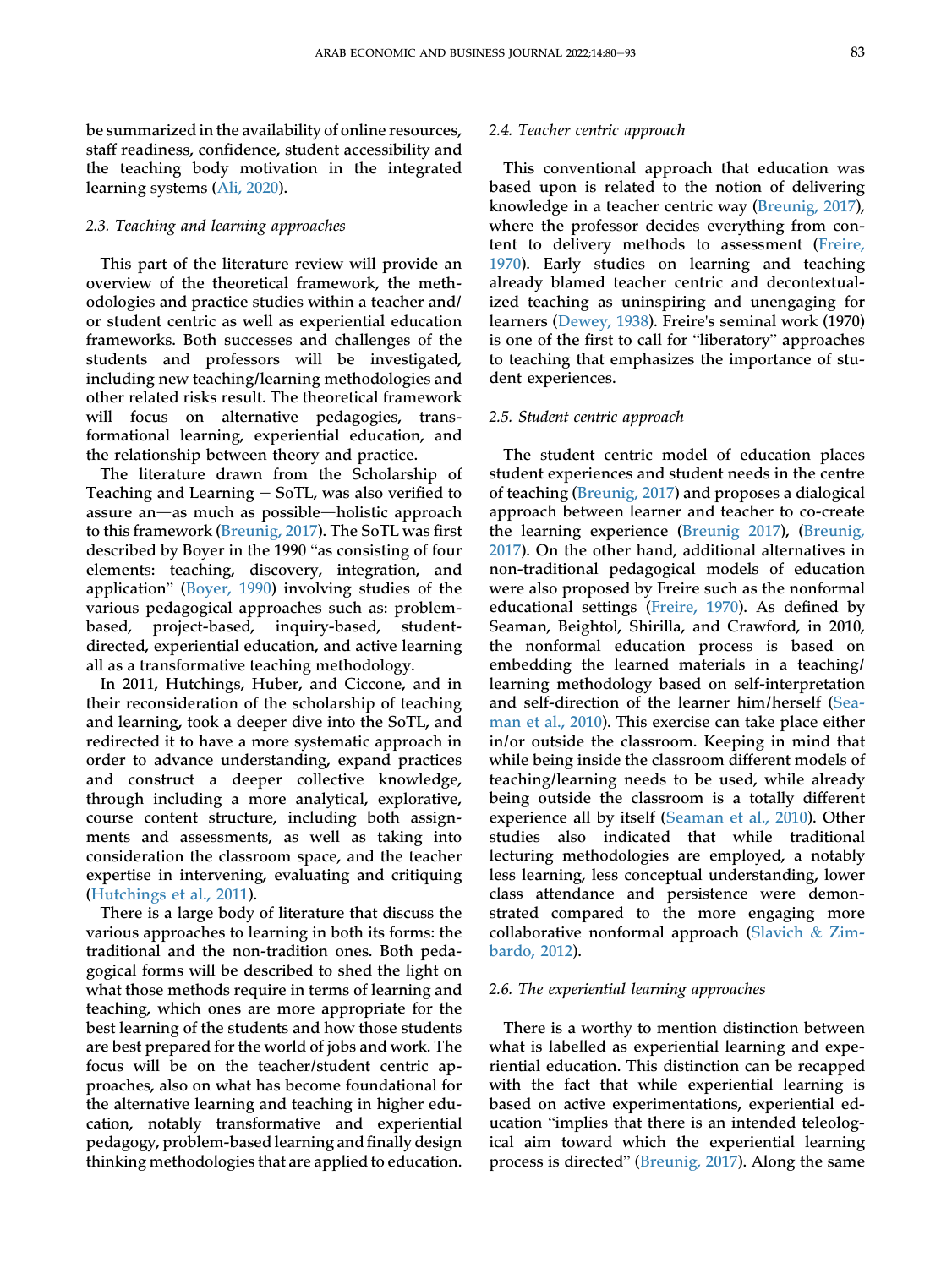lines, another distinction was formulated by John [\(Dewey, 1938](#page-13-1)) where he differentiated between Experience and Education in terms of primary and secondary ones, where the former are incidental happenings and the later are based on a specific process, which takes into consideration a structured reflective inquiry, intimately united with both past and future experiences in a purposeful manner (the experiential continuum, [\(Dewey, 1938](#page-13-1)). Further down this road, and according to Kolb, experiential education can be a "useful framework for learningcentred educational innovation, including instructional design, curriculum development, and lifelong learning" [\(Kolb, 2014,](#page-14-10) p. xxv). He also defined four instances in which the learning from the experience process takes place. These are:

- 1. The engagement in actual experiences
- 2. The observation and reflection on what had happened
- 3. The formation of new knowledge
- 4. Applying this new knowledge (concepts) in new presented situations. David Kolb (2014).

In another context of experiential learning, the Problem Based Learning approach (PBL) has also been very popular. This methodology "is a type of experiential learning which could be used to bridge the gap between education and employment ([Car](#page-13-12)[valho, 2016\)](#page-13-12); Smith, Duncan, & Cook, 2013). PBL is also a student-centred approach, considered to be "constructive, self-directed, collaborative, and contextual' ([Dolmans et al., 2005\)](#page-13-13) and where students are required to collaboratively solve a contextualised problem (2017, Cornell University Centre for Teaching Excellence). The focus of this approach is to allow the student the pleasure of selfdiscovering the answers rather than just spoon feeding them, therefore "offering students a richer and more holistic learning experience" ([Dahlgren,](#page-13-15) [2000\)](#page-13-15) which in its turn allow the student for selfdiscovery and at a later stage the possibilities to identify work potentials, jobs and area of industrial integration, that are of interest to both genders. An interesting case study was published in the Higher Education Pedagogies Journal, under the title Bridging the gap between education and employment: a case study of problem-based learning implementation in Postgraduate Sport and Exercise Psychology, where the authors investigated this methodology and its role in developing the student's employability skills, specially that "graduates of masters level courses [were] still required to complete at least two further years of supervised experience before they can gain access to protected professional titles i.e. Chartered Sport and Exercise Psychologist, Registered Practitioner Psychologist) and the careers with which they are associated." [\(Heaviside et al., 2018\)](#page-14-6). And while this approach was viewed as time consuming and included other challenges for the concerned teachers such as presence and more preparations, the end results overtook these difficulties and challenges, considering the amount of satisfaction among the employers by the quality of the concerned graduates.

# 2.7. Transformative pedagogy

Transformative pedagogy is considered to shift the way of how meaning is formed ([Cranton, 2011\)](#page-13-21), getting further away from simply relying on source authorities to a more complex way of knowing. Teachers adopting this architype of pedagogy often ask themselves rationally and cognitively questions such as: "How can I better facilitate instruction?" "How can I encourage students to be actively engaged in their learning?" "How can I improve my own practice?" But not only that, because they also challenge the institution where they work, on the pre-agreed upon standards and prospects related to their practice, by asking questions such as "Why do course outlines have to be prepared and submitted in advance of meeting the students?" "Why should I be the one to solely determine assignments, due dates, and assessments?" [\(Cranton, 2011](#page-13-21)). While these questions form a solid platform of the transformative learning pedagogy, Brookfi[eld \(1990\)](#page-13-22) observed that teachers need to self-identify in relation to the common purpose of "helping students shape the world they inhabit" (p. 17) rather than just identify themselves as being experts on their field.

#### 2.8. Design thinking

When it comes to design thinking, there is still a need to better understand the role and contribution of this process within the education realm, because so far, the design thinking vocabulary did not find its way among both students and teachers [\(Hwee Ling](#page-14-11) [Koh et al., 2015\)](#page-14-11). Design thinking is described as "the collaborative process by which the designer's sensibilities and methods are employed to match people's needs with what is technically feasible and a viable business strategy. In short, design thinking converts need into demand" [\(Brown, 2009](#page-13-23)). Design thinking has grown beyond the mere aesthetics of what it is supposed to produce and has been applied to "business, engineering, technology, and more recently, education, because of its ability of advancing creativity and innovation by applying an empathetic,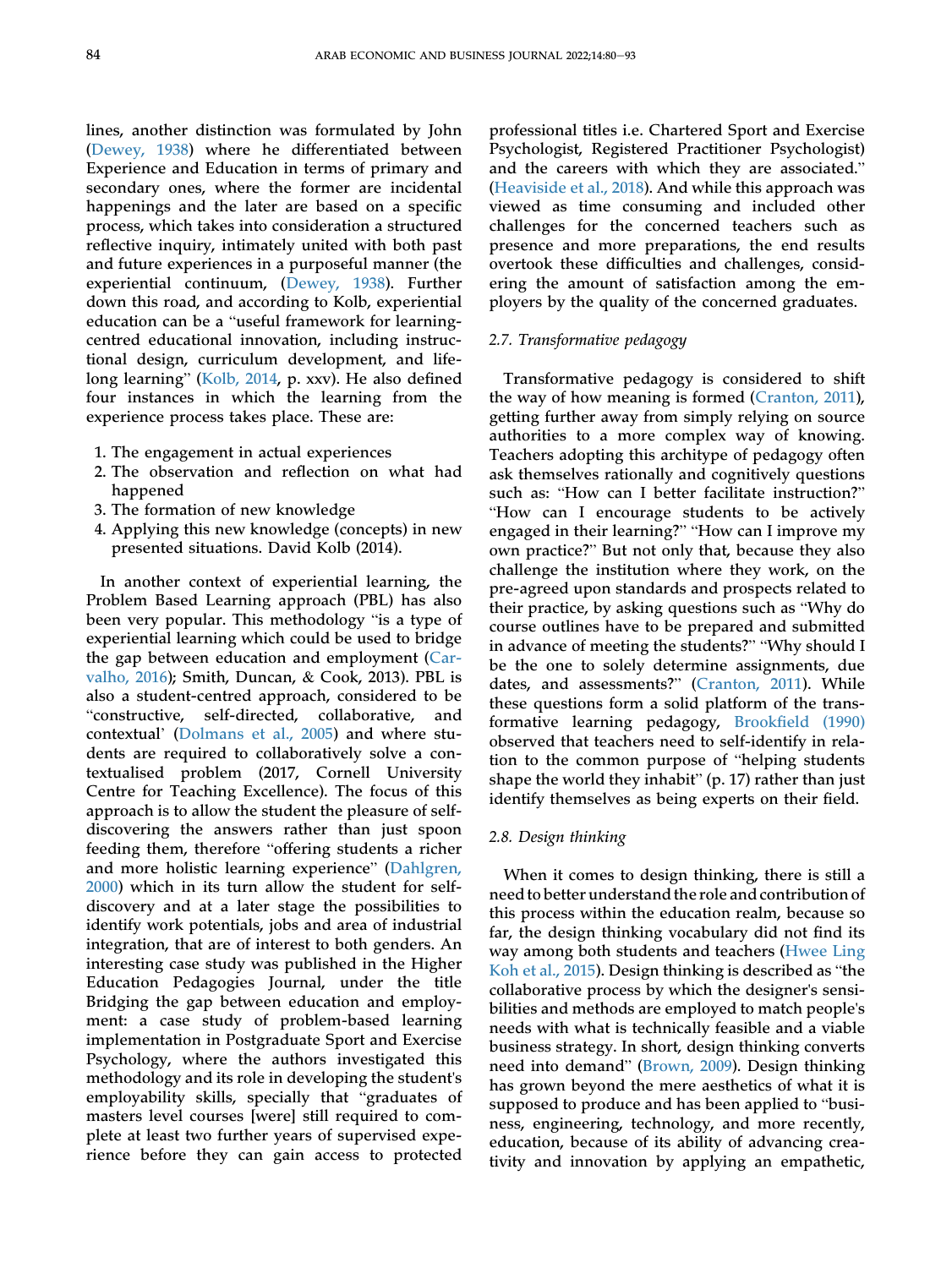flexible and iterative approach." ([Lor, 2017\)](#page-14-12). In education design thinking is defined as "an orientation to learning that encompasses active problem solving and marshalling one's ability to create impactful change. It builds on the development of creative confidence that is both resilient and highly optimistic." [\(Kelly, 2016\)](#page-14-13); p. 225). When applied in the classroom, instructors using the design thinking process, have claimed that it promotes innovation, problem solving, creativity and collaboration between the team members ([Anderson, 2012](#page-13-24); [Caruso,](#page-13-25) [2011;](#page-13-25) [Kwek, 2011](#page-14-14); [Scheer et al., 2012;](#page-14-15) [Skaggs et al.,](#page-14-16) [2009;](#page-14-16) [Watson, 2015](#page-14-17)). To the opposite of the traditional teaching/learning methodologies, design thinking follows a dual track being at the same time a mindset [\(Carroll, 2014\)](#page-13-26) as well as a dynamic non-linear process ([Serrat, 2010](#page-14-18)), which turned out to be very valuable for companies and establishment to adopt the

graduates of this process to innovate and initiate change [\(Kimbell, 2011](#page-14-19)). Since design thinking focuses on the process rather than the outcome, and as a process, it also follows the human cantered approach to problem solving and is action-oriented, prototypedriven and non-judgmental [\(Carroll, 2014\)](#page-13-26), therefore positivity is an integral part to it which also automatically eliminate the fear of failure, which in return build the student creative confidence and empathy while engaging on any given challenge ([Carroll et al.,](#page-13-27) [2010\)](#page-13-27).

Following this literature review, is an analytical assessment of what we consider to be the key creative skills, that can be worked on, in order to develop them into actual creative habits followed by our proposed techniques and other related tools that directly contribute to the development of those habits.

# 3. Creative methodologies, teaching methods and other innovative tools used in learning environments

Even before the COVID-19 pandemic, certain educational methodologies were bringing the creative focus to the higher education classrooms, especially in those majors and subjects related to problem solving, decision making, managing capabilities and strategy. The arrival of the pandemic forced the assumption and development of new teaching methodologies more human centred and thought from a hybrid and collaborative approach, where creativity was a must.

Linked to the emergence of new educational models inspired in theories like Kolb's Experiential Learning ([Kolb](#page-14-20)  $\&$  [Kolb, 2017](#page-14-20)), and the educational competencies defined by the global educational

administrations, that include creativity and problem solving as an essential skill, teachers, universities and business schools are implementing business innovation methodologies in class. Probably the most popular is the use of Design Thinking to develop and complete a project, solve problems and/or create new ideas [\(Tschimmel et al., 2015](#page-14-21)). The adaptability of Design Thinking allows using it even in subjects away from innovation, such as sociology [\(Pisco Costa](#page-14-22) [et al., 2021](#page-14-22)). Also, the Design Sprint Methodology used at Google Ventures [\(Knapp et al., 2016\)](#page-14-23) is being used as the work structure of the challenge-based learning. Students can put in practice their learnings in a real-market situation, structuring the development of the solution through the five-days steps of the Google methodology [\(Boronat, 2021\)](#page-13-28).

Other creative methodologies such as Sapiens, designed by the Spanish chef Ferran Adria and his team, have been reoriented to educational use, including higher education purposes. The Sapiens methodology implies working in three stages and six steps, where the first stage, understanding, is key to the whole process (Martí[nez et al., 2017\)](#page-14-24). Through the Sapiens process, educational centres can rethink their own work, but also the methodology is settled in a way that allows using it for project-based learning, problem solving or autonomous learning of concepts and phenomena.

The pandemic has also boosted the use of digital and EdTech solutions to enhance the participation, collaboration and experience of students, following the courses from home. Business platforms of collaborative work such as Miro, Stormboard or Mural have developed specific accounts and services for educational purposes. Microsoft has created and developed the Flipgrid tool, combining textual, video and Google, Google Classroom. On the EdTech side, we can find creative and collaborative oriented Apps like Nearpod or Beekast. This kind of technologies facilitate the design of lessons based on what Marina (2013:184) states as the formula to enhance creativity:

Creativity  $=$  expressive activity (knowledge networks  $+$  operations  $+$  evaluation criteria)

# 4. Key capabilities to develop the creative habits

In order to be able to enhance students' creativity, the main teaching issue is developing the habits linked to the capabilities that configure a creative way of life, and, by extension, helps the students to behave in a creative way in any situation. The goal is not theorizing but putting in practice these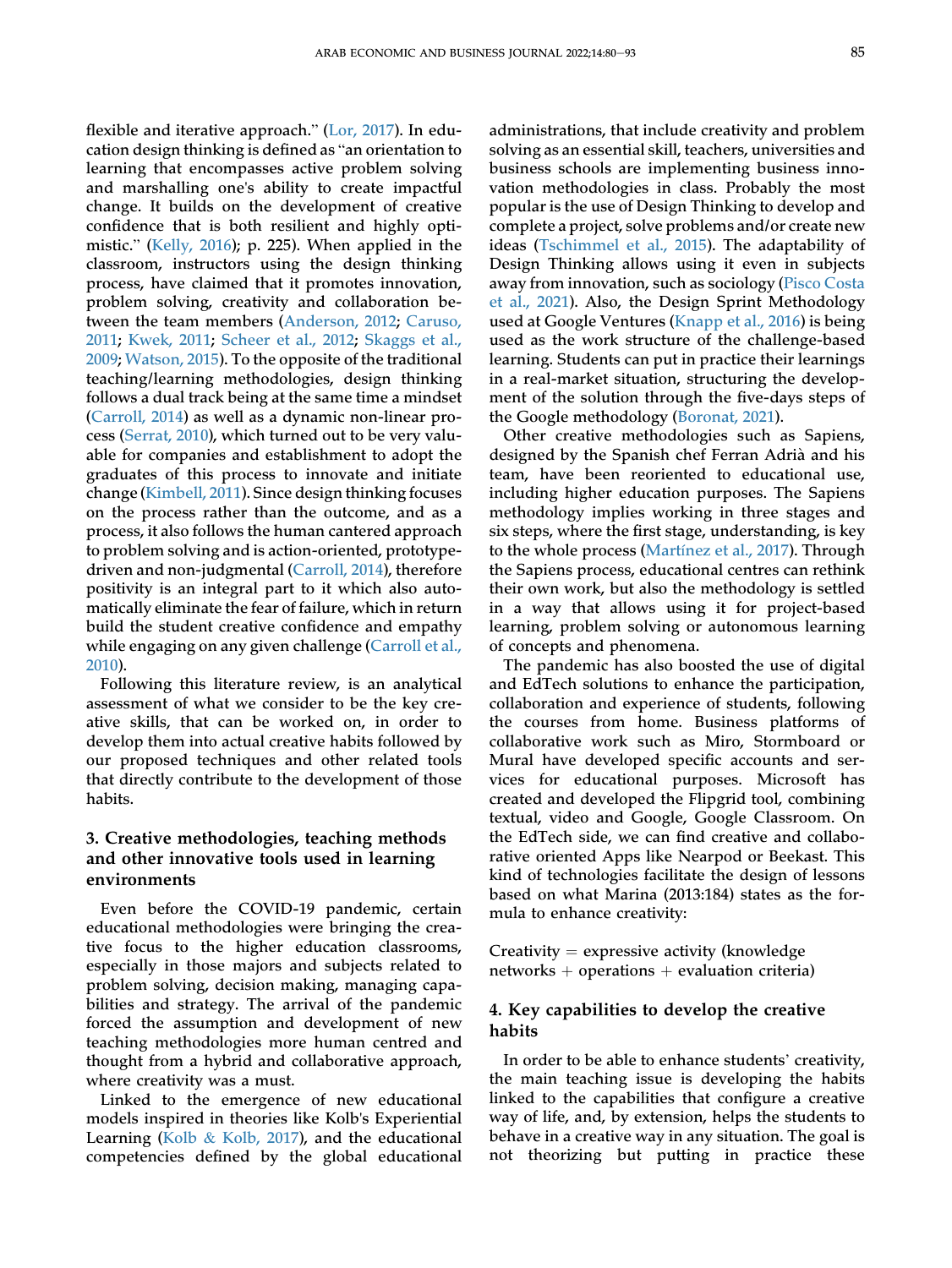capabilities, train them and assume them as natural and automatic reactions and behaviours.

Draw on the creative-relevant skills by Ref. [\(Amabile](#page-13-2) & [Pillemer, 2012](#page-13-2)); which includes flexible cognitive style and personality traits and creative thinking, among others, we have detected what are the key skills that explain this flexible cognitive style and this creative thinking. Leaning on ([Bono, 2016\)](#page-13-29) we can detect skills as observation and perception, provocation, and dot connection. Embracing error is one of the elements of creativity draw on De Bono (íbidem) and ([Cleese, 2020](#page-13-30)). Twyla Tharp's essay on creative habits (2003) suggest as the importance of training memory and curiosity, while [\(Wilf, 2014\)](#page-14-25) remarks the importance of semiotics in the historical development of creativity. Finally, we stand for the training of humour and curiosity as elements that enhance the creative capabilities [\(Bergson, 1900](#page-13-31) [ed. 2016], [Eagleton, 2021](#page-13-32) and [Cleese, 2020\)](#page-13-30).

#### 4.1. Observation and perception

When we think about the concept of observation, we tend to think about what enters our knowledge through the eyes. As experience shows us every day, this is only partly true. We get and process information through the eyes, but also through all our senses. We consider observation as the active mindset of perception. We perceive even if we are not trying to, as perception is necessary for survival. But when we observe, we are perceiving "actively", we are looking for information. And this information must come not only from what we see, but also from what we touch, taste, hear or smell. Every act of our senses creates new information that is going to be helpful in our creative processes.

If we draw on Gestalt principles about perception, it is holistic, so humans perceive the whole before they perceive the details. In other words, high-level structures have a primacy on perception. After this first layer of perception, humans detect details, following Gestalt, through the laws of perception (continuity, similarity, etc.). With all this information, humans create the understanding of what they have around them [\(Koffka, 1935](#page-14-26)), and this understanding must be based on some aspect of creativity, that allows humans to build these scenarios. But for Gestalt, this process of perception is equal for everybody, without individual differences. But these differences are likely to exist. And the ability and intensity of observation, that is, the active part of the perceptual process, is key to understanding these differences. As [\(Marina](#page-14-27) & [Marina, 2013\)](#page-14-27) states "the first condition to creativity is to keep an active,

expressive attitude, that is able to deploy the resources we have".

Assuming that we need all our senses for the complete and efficient act of perception, our thinking is based primarily on visual perception and linguistic construction. Our eyes, as we are quite visual animals, have the primacy in the information gathering process. These images can be translated into verbal representations, or stay as visual representations, in the case of subjects with high levels of visual thinking ([Arnheim, 1969](#page-13-33)).

But even the information we get through our eyes is not impartial, raw information. Following ([Llinas,](#page-14-28) [2002](#page-14-28)) about visual perception, compiled by Ref. [\(Sawyer, 2013\)](#page-14-29):75), "only 20% of our perceptions are based on information coming from the outside world; the other 80%, our mind fills in", so there is something of this Gestalt idea of building the world from different layers of perception, but with an individual touch, as each of us will have different ways to understand the information coming from the visual world and different ways of translating it into a verbal construction or verbal thinking. "Understanding is based on putting into practice different cognitive processes and operative actions that allow us to know and manage different information. As every information is different, everyone does it differently, and there might be subjects that need more time or need to apply specific techniques" [\(Adria](#page-13-34) & Garcí[a, 2021\)](#page-13-34).

#### 4.2. Semiotics or the non-judgemental attitude

Following the previous paragraph on observation, perception and how humans build their understanding around them, it was only natural that semiotics will follow in our list of the key capabilities to develop the creative habits. Semiotics were proposed in the early 1900s by Ferdinand de Saussure  $(1857-1913)$  and around the same time by Charles Sanders Peirce (1839–1914). Ferdinand was a swiss professor of linguistics, while Charles was a philosopher developing his own study of signs and symbols [\(Crow, 2003\)](#page-13-35). For both, "it [was] this relationship between the components of the sign that enable us to turn signals, in whatever form they appear, into a message which we can understand." [\(Crow, 2003\)](#page-13-35).

If we draw on the semiotic theory about how meaning is formed into mind of the viewer, we discover that there are three major components that plays a definite role. Those components are: "the signs themselves, the way they are organized into systems and the context in which they appear" [\(Crow, 2003\)](#page-13-35). It is mainly those contextual systems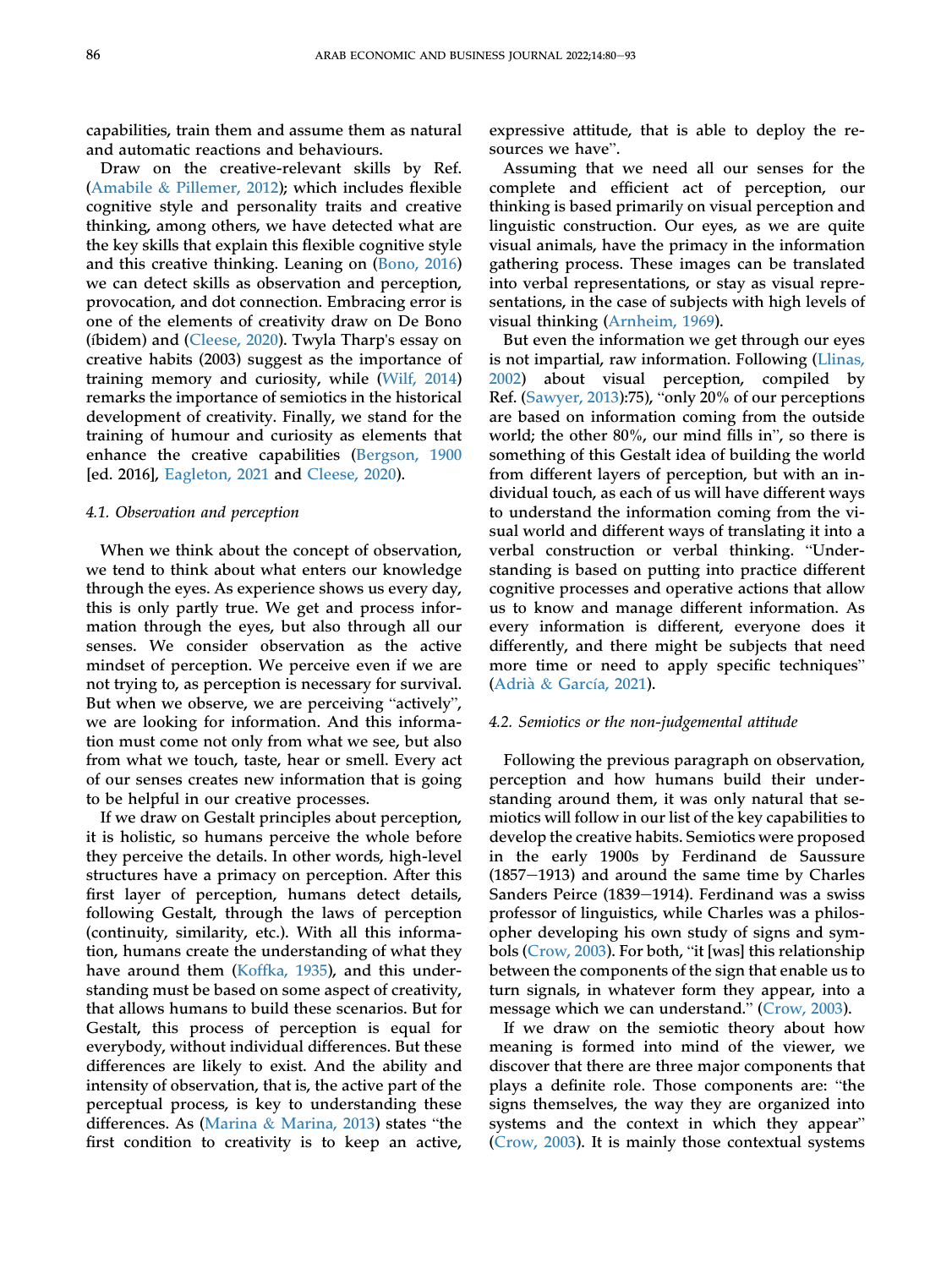that helps us to form an understanding about what we are seeing, develop an opinion about it and finally take a stand in that regards.

Coming back to our key capabilities, students tend to demonstrate judgemental attitudes towards what they see and understand without the prior referral to the underlaying semiotic relationship that ties up the whole meaning together. This judgemental attitude is one of the enemies of creativity specially when it is viewed in the students own cultural context. Students' minds need to be elastic enough to understand where things come from and what is the relationship between their various elements and specially to understand the cultural contexts in which they appear before forming an opinion and be judgmental about it. After all, what it really takes for 'anything' to be concrete is the underlying agreement, among people living in the same context, about what this 'anything' means and we better not to be judgmental about it because different things mean different stuff to different groups and always to remember that "where there is choice, there is meaning." ([Crow, 2003\)](#page-13-35).

#### 4.3. Error assumption and cultural context

During scholarship, committing a mistake is something that students fear. Error means failure in a classical educational environment. And it means failure there because it'll also mean failure in their professional life. But error is key for creativity. The more the subject commits mistakes, the more information the subject gets. This information draws alternative roads that wouldn't be travelled if there were no mistakes involved. "Frequently, mistakes, faults, what does not work out have triggered new ideas, new points of view. This happens because these facts push us away from the limits of what's "reasonable", where we are usually forced to work" [\(De Bono, 2016\)](#page-13-29). Errors are the nemesis of those who try to keep living and thinking in their comfort zone, in the boundaries set by years of experience in doing the same things the same way.

Improving and boosting the creative skills of students—and, in extension, of all professionals—means assuming a culture of error, where mistakes are not punished but tolerated. Some researchers like [\(Frese](#page-13-36) & [Altmann, 1989;](#page-13-36) [Nordstrom et al., 1998](#page-14-30)) have stated that redefining errors as learning opportunities can be successful if the right emotional and coping strategies are used [\(Frese](#page-13-36) & [Altmann, 1989\)](#page-13-36). stand for learning programs that do not restrict errors, on the contrary, incorporate them-for instance, typical errors of some processes or spontaneous errors—train on how to deal with them and use the experience with

the challenge to build the knowledge and the system comprehension.

All this error assumption process often clashes with the common structure of the professional conception of work but also with the social conception of success and development in our present-day cultures. Even if an innovative and adaptive approach is, little by little, being implemented in many companies and organizations, still the perception of failure is very negative on a social level. The quest of excellence, a key feature of present societal mindset [\(Han, 2012\)](#page-14-31) disregards errors as being mistaken means failure and failure is just the opposite of excellence. But, in some senses, excellence is the opposite of learning, of challenge and of breaking the rules to discover new alternatives and new ways of doing things. Fleming or Columbus are examples of mistakes that have made society evolve, and if we had them among us now, they'd probably have been disregarded by the 'excellent ones'.

#### 4.4. Memory and connecting the dots

The relationship between memory and creativity, as obvious as it may appear, still must be studied and deepened to reach its full potential. But research has opened several interesting paths to walk in order to understand the key importance of what we store in our mind to understand how we can develop ideas through this information.

A good baseline to understand the role of memory on creativity is the short-term and long-term memory theories. While short-term memory keeps small amounts of information, chunks of what has been perceived, during small periods of time, longterm memory is able to keep information in a deeper way ([Ericsson](#page-13-37) & [Kintsch, 1995\)](#page-13-37). But both short- and long-term memories seem to work together. Short term memory does not keep information for long periods of time but leaves traces, cues of information that can help long-term memory retrieve information. But this process is not equal for every subject. Some subjects can keep more chunks of information in the short-term memory than others (researchers calculate that the average is 4 chunks, while people with great memory capabilities can reach up to 10). Not only the amount matters, also the way it is organized, that is how we encode the information we received. The more peculiar the encoding is, the more opportunities of connecting information in uncommon and original ways. "Peculiar, alternative, and selective encoding are responsible for creative behaviour in many ways. They help people produce original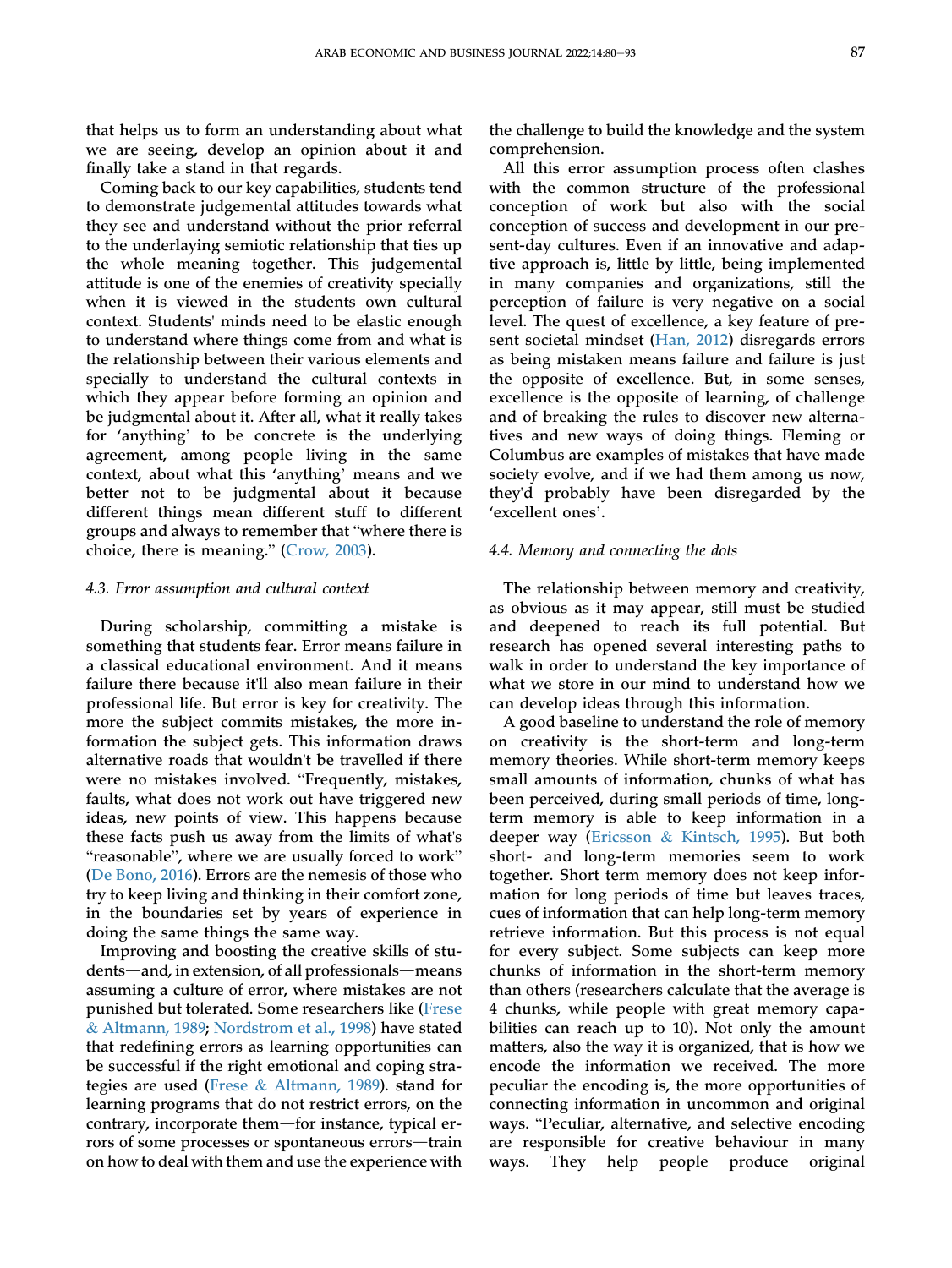associations, they are responsible for 'perceiving things' differently, and they allow simplification of the structure of excessively complex problems through selectivity of encoding. In many instances, creative behaviour is a result of natural, effortless use of specific encoding, although from the observer's perspective it may give the impression of being a result of rather difficult and complex processes" (Nę[cka, 2011](#page-14-32)).

If encoding is peculiar in creative subjects, also retrieval of the information works in a slightly different way. Creative subjects can search information in their memory databases in a more global way than less creative individuals (ídem). Good memory information management also helps with an important tool for creative thinking, the metacognitive processes [\(Kozbelt et al., 2010](#page-14-33)). They help connect this information in different ways, as when individuals think backwards or turn the information upside down. Without a peculiar encoding and a global search, the result of these metacognitive processes would be uniform for all individuals, and that is the reason why [\(Marina](#page-14-27) & [Marina, 2013\)](#page-14-27) considers "creating its own memory" as one of the key processes to build a creative personality.

#### 4.5. Curiosity and humour

Both being key aspects of a healthy creative habit, curiosity and humour are often undervalued when defining what's involved in creative development, especially in professional environments. But both capabilities are critical to see the world in a different, unexpected way.

Curiosity is related to the intrinsic motivation that moves individuals to learn and discover more information. This information feeds the memory and starts the process of connection. "More curious people may look for new ideas and solutions, well before the situation has deteriorated to a crisis level, simply because they are intrinsically curious about understanding and acquiring new knowledge and skills" [\(Celik et al., 2016](#page-13-38)). Curiosity is the fuel that moves our individual engines to start the search for information. And it feeds back. Twyla Tharp calls scratching the way she approaches to the search of an idea through curiosity: "I'm digging through everything to find something. It's like clawing at the side of a mountain to get a toehold, a grip, some sort of traction to keep moving upward and onward" [\(Tharp, 2003\)](#page-14-34),:95). The more we know about something, the more our curiosity grows, and the more we establish a process of arborescent mapping of the things we aim to discover. This arborescent map creates connected chunks of information, and the

connections depend on how we've walked the path to their discovery. But, at the same time, curiosity pushes individuals to reconnect these chunks of information just to see what happens. That is why generating a curiosity habit on students is so fundamental: they need to create their way through the creative mountain with solid holds that take them to open new ways.

Connecting all these chunks of information that we have gathered through our curiosity habit, or in Tharp's words, through scratching, needs to be connected in order to create new disruptive ideas. It can be made through a planned connection, that probably won't offer many divergent ideas, randomly [\(De Bono, 2016](#page-13-29)) or by activating a system of incongruencies and absurd connections that will bring us to the land of humour. What makes us laugh lies in the theory of incongruence ([Bergson, 1900](#page-13-31)); [ed.2016] ). "Humour rises up from the clash between incongruent things: a sudden change of perspective, an unexpected slipping of meaning, a noteworthy discrepancy, a momentary defamiliarization of what's familiar" [\(Eagleton, 2021\)](#page-13-32). In other words, humour is the result of unexpected connections that lead to unexpected results. Here we are referring to humour as a tool that can be learned how to use, and that tool can be enhanced by the sense of humour. But even individuals with low levels of sense of humour can be able to use incongruency to create, and, eventually, create ideas or connections that are humorous to other individuals. Even those with low levels of sense of humour will be caught up by a distended and funny environment created by humour, and that enhances insight and creative problem solving ([Subramanian et al., 2008\)](#page-14-35).

There is a bonus in getting used to work with humour to boost creativity. One of humour's mechanism to laughter is mistakes. The classical joke of the man slipping on a banana skin takes to laughter even being a mistake, and error. Teaching students on defuse mistakes and land them with humour allows them to take these mistakes as learnings and blur the fear to fail. So, summarizing, training students in curiosity and humour habits help them gather more information with a sense of discovery, connect this information through incongruence and absurd to develop a more flexible cognitive style and helps them face mistakes in a funny environment that enhances their capability to creatively solve problems.

# 5. Techniques to train the habits in an educational setting

Draw on [\(Ericsson et al., 1993](#page-13-39)) theories on talent development, owning certain kinds of capabilities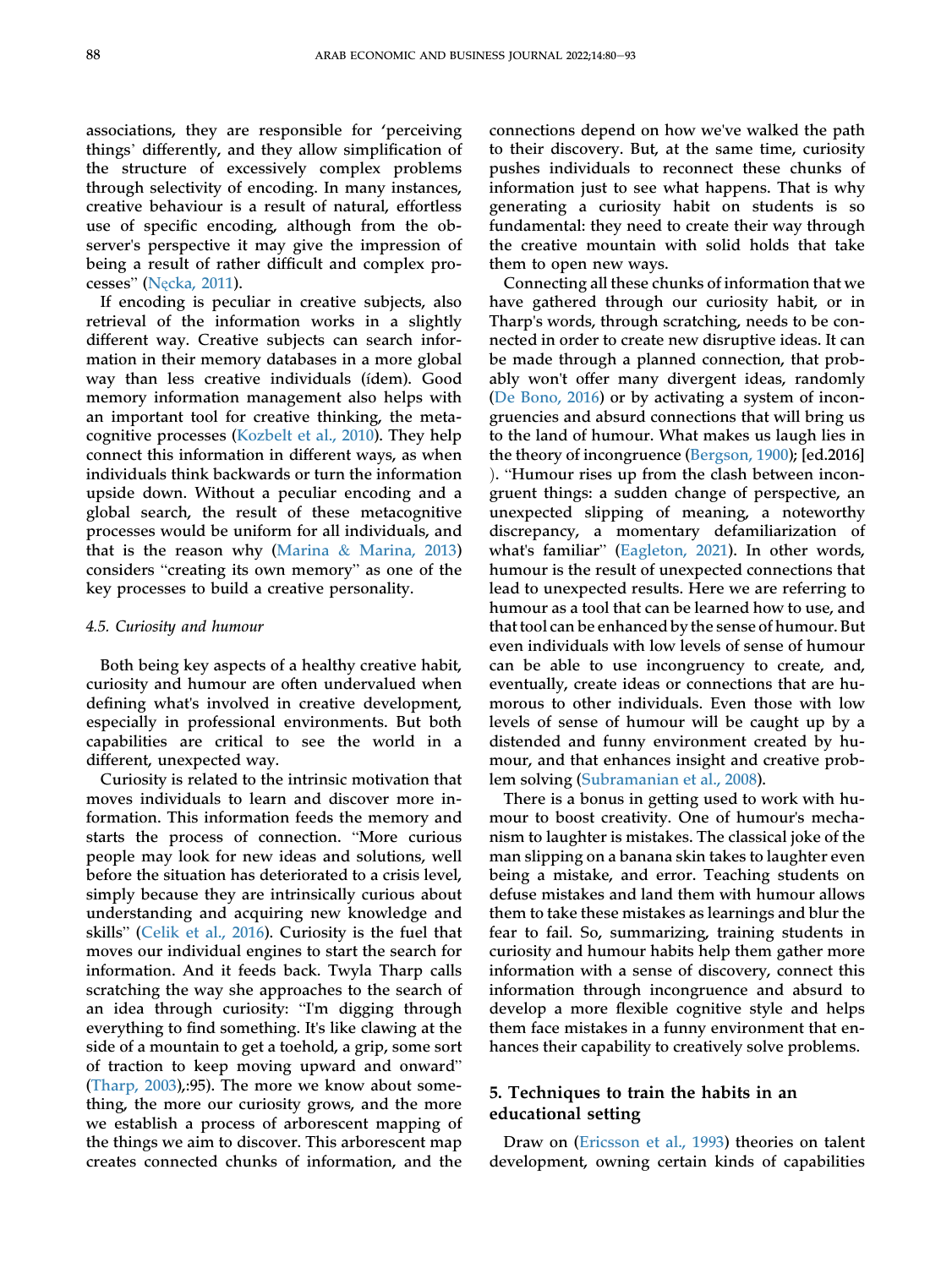does not guarantee being able to develop them to the fullest unless there is a certain amount of training. "The maximal level of performance for individuals in a given domain is not attained automatically as a function of extended experience, but the level of performance can be increased even by highly experienced individuals because of deliberate efforts to improve. Hence, stable levels of performance after extended experience are not rigidly limited by unmodifiable, possibly innate, factors, but can be further increased by deliberate efforts" ([Ericsson et al., 1993](#page-13-39)). Considering that students nowadays are not educated in systems that include creativity enhancement, most of them achieve Higher Education degrees with a personal basis of capabilities on different levels of mastery. However, they lack specific training to boost such capabilities. In fact, sometimes they are not even aware of their own capabilities as they have never used them in a classroom context or do not recognise them as capabilities they still can develop ([Marina](#page-14-27)  $\&$ [Marina, 2013\)](#page-14-27).

To overcome these mental and personal constraints, we suggest a range of activities focused on detecting capabilities, feeling comfortable with them and training these capabilities to enhance them and contextualize them in the students personal and professional life. As the choreographer Twyla [\(Tharp, 2003\)](#page-14-34) states "it takes skill to bring something you've imagined into the world [ …] No one is born with that skill. It is developed through exercise, through repetition, through a blend of learning and reflection that's both painstaking and rewarding". In the following we present some of these activities that we found particularly pertinent for higher education in order to develop these capabilities.

#### 5.1. Observation

One of the main problems we have detected when we try to teach the observation habits to our students is that they focus mainly (or even just) on the eyes, or on vision. However, observation needs a wider perspective in order to reach perceptions and information that will sum up our knowledge and therefore can be used to connect dots or to manipulate it in any other creative way. To open the students' mind for the world of observation through the sense, we use the fruit technique, freely inspired on some of the exercises made by the Bauhaus masters to open the students minds to the avantgarde ways of artstic expression. In this exercise, the teacher throws pieces of fruit to the students from a certain distance in order to activate the vision and the movement at the same time. We recommend fruits

like tangerines, oranges, lemons or bananas, that is, fruits with an evident smell and that can be easily peeled. In the exercise the students must interact with the fruit with all the senses, vision, smell, taste, touch and hearing, to get to know the fruit in its smallest details. The exercise is inspired by Ferran Adrià's taxonomy of ingredients [\(Adri](#page-13-34)à [&](#page-13-34) [Garc](#page-13-34)ía, [2021](#page-13-34)), that allows him to have a very wide knowledge of each ingredient by diving deeply in it through the senses and experimentation and that is key in the posterior design of disruptive recipes.

After envisioning the fruit in this holistic way, students can detect more details on the fruit-some of them had never tried to listen to a fruit and discover that, it has specific sounds—and by extension they realize that they are not exploding all the possibilities of information included in all the common life objects they interact with. If after sensing the fruit, they work on the taxonomy of data and details, they develop a discipline of noting down information and compiling data that is very useful in future research work on other products or objects for future projects.

#### 5.2. Semiotics

It is important to teach the students to be nonjudgmental and more tolerant following the theory of semiotics ([Chandler, 2002](#page-13-40)). To that extent, we suggest two different types of exercises that are applied in a sequential manner. The first exercise draws its inspiration from the subversive interventions, and it is meant to train the students to better understand the others and be less judgmental about their visual expressions.

Traditionally, an act of subversion involves undermining the power and authority of an established system or institution (Oxford Learner's Dictionaries). In design practice, the term is used to describe work that is engaged in contextual commentary, one that is deviant to the prevalent power structure. Finding its roots in the Dada movement, subversive design is highly conceptual and can take various forms. One of the most prevalent modernday forms of subversive design is public intervention [\(Samoilenko, 2018\)](#page-14-36). In this context, Ron English, Banksy and Oakoak—among others—have each presented us with an inspiring body of work.

Because our streets are filled with all sorts of messages that we encounter daily and vary in nature because they could be commercial, political, public, cultural, or even vernacular. When these inhabit the same urban fabric, they create conversations that could unfold into layers and layers of meaning, inviting us to take part in this urban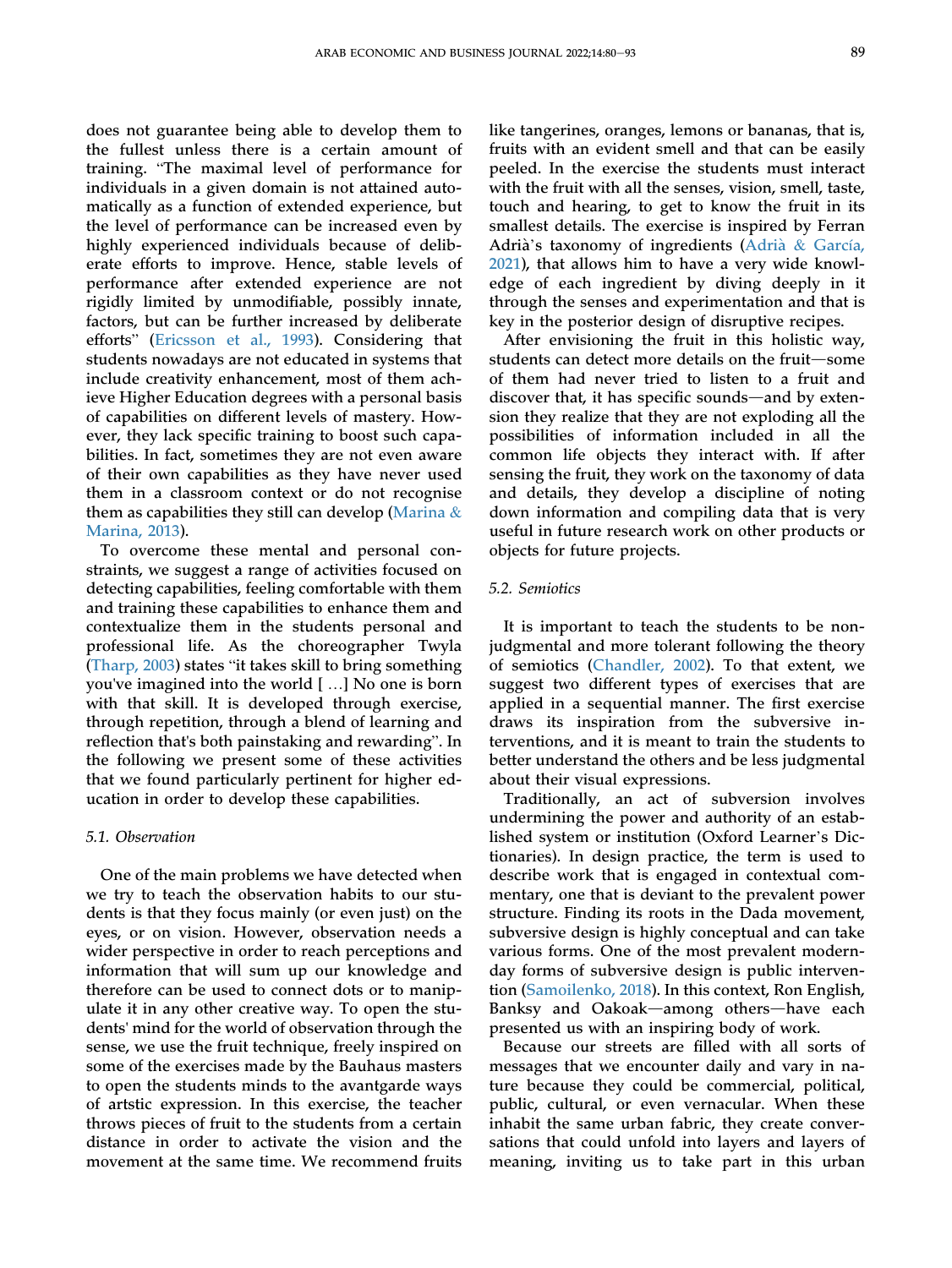exchange. As part of this exercise, the students will roam the streets of their cities, looking for messages that make them want to 'react'. They will document these messages and analyze them semiotically using the semiotics tools respectively such as which aspect is the signified and the signifier, what is the defined context, intent, sender, receiver, message, tonality, etc. all that before accepting what has been exposed and proceeding accordingly to develop an additional layer of meaning that could be added to that existing message, either reworking, emphasizing or subverting its initial meaning as a response to their understanding of its cultural content and context.

The second exercise rotates around their own personal designed visual experience and how people would react to their work to show them if they were on the other side of the rainbow, what their reaction would be. The students will be applying the concept of the signifier and signified to practically everything around them through taking and showing simple photographs and analyzing their meaning in their own contextual right. The students are requested to take 10 photographs, and layer them with a typographic and show them to at least 20 people asking them to read, interact and react to them, and to record their responses accordingly. Being considered as the photographers themselves, this assignment shows the students that the control on how people read their work is not ultimate, and that the same photograph might mean different things to different people. Students should also answer questions like: what are the aspects of those people that are reading their photographs? What are their backgrounds? Are they literate or illiterate, educated or not? Where do they come from? And what are their patterns of thoughts. Finally, they should also keep an eye out for the train of thought that this photograph might start and venture onto different passes.

From the various outcomes of both exercises the following can be strongly observed.

- 1 Tolerance: The students developed more tolerance towards various provocative messages and became less judgmental before formulating a correct opinion about what is being communicated.
- 2 Analysis: Students learned that analysis is the key to understanding and not just seeing. Therefore, they took the time to first percei $ve$ —not just see—and then analyze the content of those messages instead of being shallow observers making shallow opinions without profound understanding.
- 3 Cultural context: Students became more sensitive towards various cultural contexts since

different people have different backgrounds, and they tend to act and react accordingly. Understanding this context allowed the students to better comprehend the background of those messages and where they are coming from, therefore allowing them to formulate the exact responses when they were asked to respond to them.

- 4 Better design: When understanding the above points, students automatically generate better focused designs of what they are trying to communicate. In other words, they developed the tendency to organize their design-both in terms of form and content-in such a way to lead the viewer to where they want him to stand in order to understand the messages they are trying to communicate.
- 5 Better visuals: The understanding of semiotics, forced the students to choose the right visuals to execute their designs, rather than to just settle for what is available for them to use. After all, the juxtaposition of the text and images are at the core of semiotics, and both constitute the essence of our visual language. So, the accurate they are, the better targeted they would be rendering better visual communication design.

#### 5.3. Error assumption

To train the habit of being fearlessly wrong, we use the traditional spoken parlour game 'The 20 questions'. Each student sticks a sticky note with the name of a celebrity, an animal or an object into the other student's forehead, in order that any of them can see what's in their stickies. In shifts they ask their opponent about details of the character they have in their sticky and the opponent can just answer by a 'yes' or a 'no'. Each time that one of the players fails in obtaining a positive answer he/she has the feeling of error, and while it is a mistaken question it is offering new data (in this case what the character is not) to the player. So, in the 20 questions game, failing to ask the right question means getting valuable knowledge to go on with the game. The objective is training the students on how not to be afraid to make wrong assumptions and how to take the best from failure.

The biggest outcome of playing 20 questions in the process of embracing mistakes is inviting students at the end of the game to think about what they have get from every mistaken question. It is useful, also, to make the write down the deduction process highlighting the mistaken questions and how them have opened new alternative ways to get the right answer that probably wouldn't have been explored in a spontaneous way. Students realize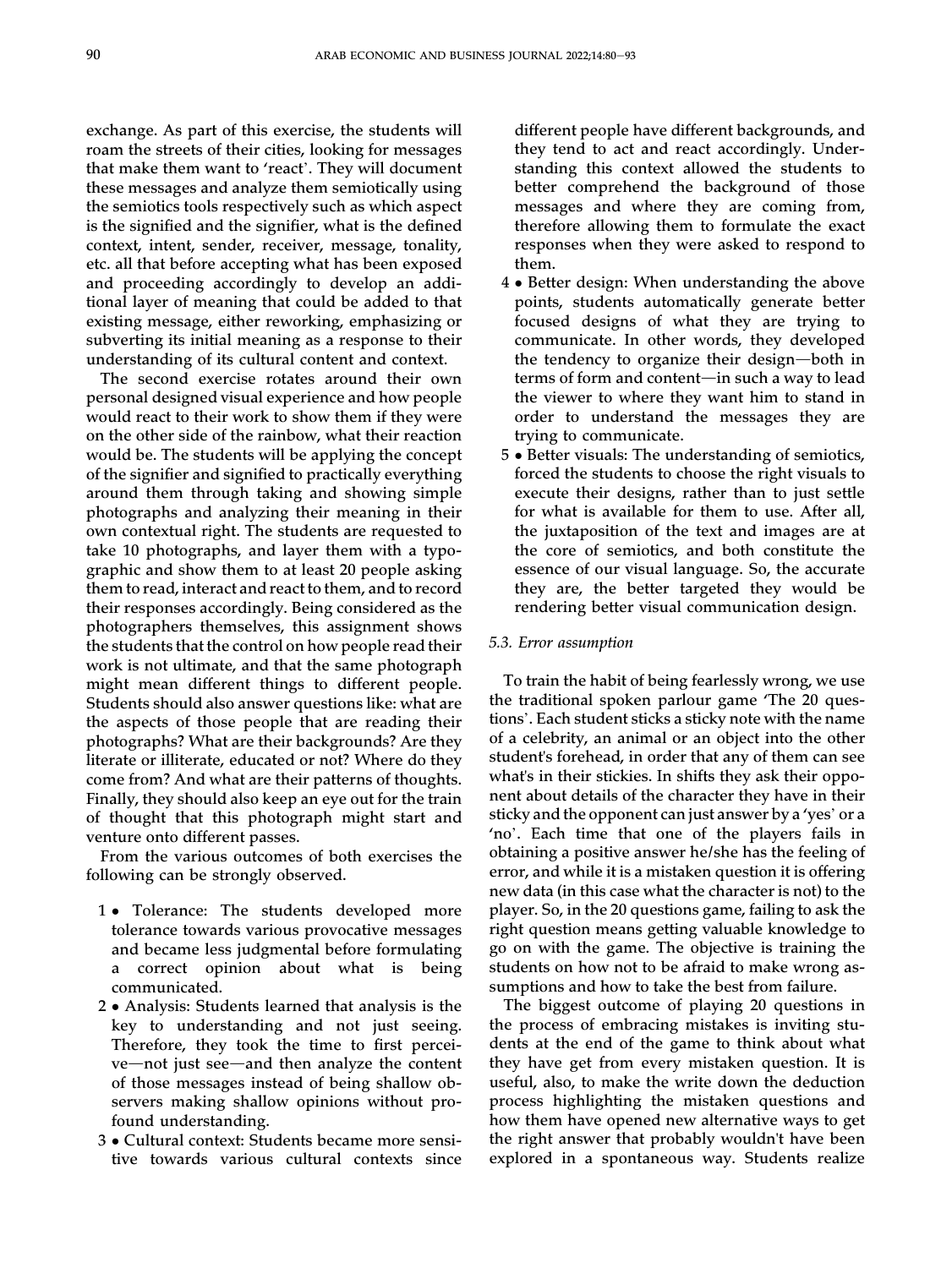#### 5.4. Memory and connecting the dots

for being mistaken.

To show the students their ability to memorize and how they can keep details and information in their brains, we invite them to bring the oldest photo where they are figured in it, and they can remember things. We ask them to explain what's in the picture, but also, what was on the other side of the camera. The exercise makes the students start remembering things and each thing they remember ends up being connected to other information, and, above all, to emotions and feelings. So, they start realizing how their memory can recover information, give it some sense and link it to present events or emotions, and sometimes, when we are lucky, even trigger connections that can be useful in ideas or projects where students are working in the very moment.

#### 5.5. Humour and curiosity

A technique to mix humour and curiosity is the Black Box. It is a bit laborious to prepare but quite effective. The teacher prepares 5 black boxes with a hole wide enough for inserting a hand. Inside each box, the teacher sets different things, from food, to toys, or pieces of leather or fur. Students must put their hands in the boxes and try to touch what's inside. If the teacher can make a little scary movement, the feeling of uncertainty at this precise moment of inserting the hands in the hole increases the level of curiosity of both the players and the students observing the game. If the objects are well chosen, the reactions to the touch of objects will be mostly hilarious in a way that both students with high levels of sense of humour and those with humbler levels will start laughing. This approach to humour, based on surprise and reaction overcomes one of the main obstacles in humour habit training, the differences of humour between cultures and the possibility that a joke or the humorous comment can offend someone and ruin the exercise. Everything is mainly reactive and physical and physical humour works nearly in every situation. They main outcome is creating a positive mood environment and allowing students feel comfortable in it. The secondary outcome is teaching the students how to create positive moods through humour without risking cultural clashes or misunderstandings.

#### 6. Conclusion

Originally this paper was set to investigate the transformation of creativity skills into creative habits mainly in the Higher Education sector. Following a thorough literature review, where various teaching methods were reviewed and studied-from the classical teaching centric approach to the experiential learning in a VUCA world—ending up with identifying five major areas where significant interventions can be made and studied accordingly, to develop the desired information that the writers were trying to collect through their class observations.

On the other hand, the covered content of this paper does not necessarily dramatically shift the learners from the already existing side of the process to a completely another one, but rather to create enough understanding and knowledge application, so the learners do not stop evolving in the process and reach the desired level of human maturity and thinking skills so they are able to create and implement their future innovative ideas successfully in whatever endeavour they will decide to take.

Because we are creatures of habits and we build scenarios around them, we are hoping that by further developing and applying the abovementioned techniques we would be able to develop and implement a new creative habit that could be carried on further to outside the walls of the classroom and to become a social and everyday life habit. This habit development is especially important if we consider that most of our present students haven't had any or very low-fi creativity training during its educational trajectory.

What we defend in this paper is, above all, a learning strategy that overcomes the common creative learning approach, based on tools and techniques of ideation. We suggest a learning process that includes, as a pivotal aspect, the acquisition of the habits that consolidate the development of the main capabilities related to the creative process.

After detecting what we consider the key skills to train in order to enhance creativity, the next research step would be to study and evaluate, through empirical research, the impact of this training on both the creativity levels of the students in class, as well as, in the students' way to face common life situations. By comparing this theoretical approach presented in this paper, to the future anticipated empirical work, we hope to help other researchers to be able to present new models that would be possible to use in order to establish some educational standards that could help educators to design their educational strategies to achieve certain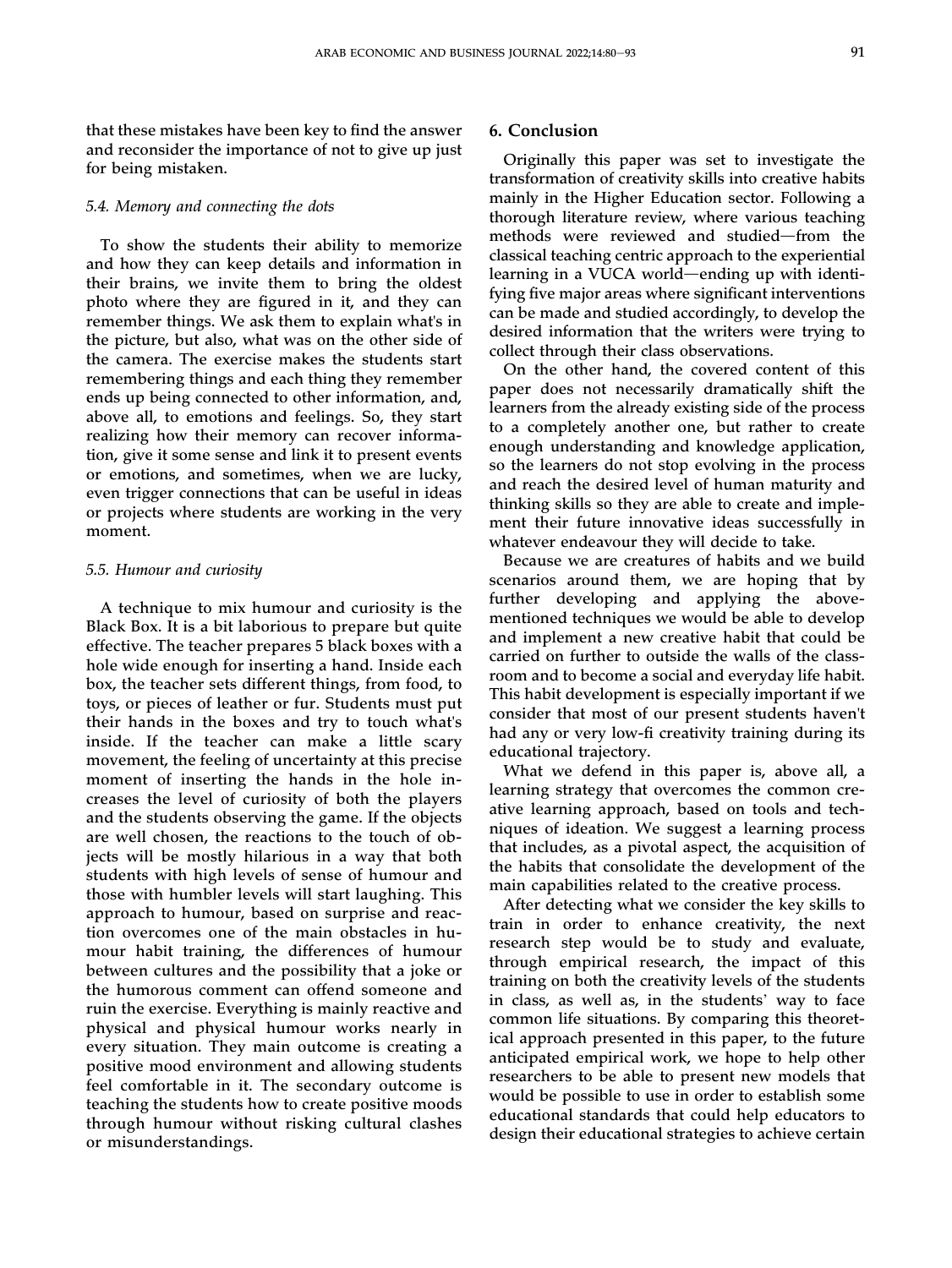levels of success both in creativity training and in creative problem-solving results.

#### Conflicts of interest

There is no conflict of interest from any of the authors.

#### References

- <span id="page-13-17"></span>Adamson, C. (2012). Oeb global, Plenary session. Educa Berlin Panel. <https://oeb.global/>. (Accessed 1 September 2021).
- <span id="page-13-34"></span>Adria, F., & García, A. (2021). Conectando conocimiento. Metodología Sapiens. Barcelona: RBA.
- <span id="page-13-18"></span>Ali, W. (2020). "Online and remote learning in higher education institutes: a necessity in light of COVID-19 pandemic". Canadian centre of science and education. Higher Education Studies, 10(No. 3), 16-22.
- <span id="page-13-2"></span>Amabile, T. M., & Pillemer, J. (2012). Perspectives on the social psychology of creativity. Journal of Creative Behaviour, 46(12), 1-25. <https://doi.org/10.1002/jocb.001>
- <span id="page-13-4"></span>Amabile, T. M., Hennessey, B. A., & Grossman, B. S. (1986). Social influences on creativity: the effects of contracted-for reward. Journal of Personality and Social Psychology, 50(1), 14-23. [https://](https://doi.org/10.1037/0022-3514.50.1.14) [doi.org/10.1037/0022-3514.50.1.14](https://doi.org/10.1037/0022-3514.50.1.14)
- <span id="page-13-3"></span>Amabile, T. M. (1993). What does a theory of creativity require? Psychological Inquiry, 4(3), 179-181. [https://doi.org/10.1207/](https://doi.org/10.1207/s15327965pli0403_2) [s15327965pli0403\\_2](https://doi.org/10.1207/s15327965pli0403_2)
- <span id="page-13-24"></span>Anderson, N. (2012). Design thinking: employing an effective multidisciplinary pedagogical framework to foster creativity and innovation in rural and remote education. James Cook University Queensland. Australian International Journal of Rural Education,  $22(2)$ ,  $43-52$ .
- <span id="page-13-33"></span>Arnheim, R. (1969). Visual thinking. Berkeley: University of California Press.
- <span id="page-13-7"></span>Bell, D. (1973). The Coming of the Post-industrial Society: a venture in social forecasting. New York: Basic Books.
- <span id="page-13-31"></span>Bergson, H. (1900). La risa. Ensayo sobre la significación de lo cómico. Madrid: Alianza Editorial.
- <span id="page-13-28"></span>Boronat, B. (2021). El aprendizaje por retos como estrategia para estimular las capacidades emprendedoras de los estudiantes. El caso del Design Thinking Challenge in EAE Business School. In Métodos y experiencias de innovación docente en las ciencias sociales y jurídicas. Madrid: Editorial Dykinson (In print).
- <span id="page-13-11"></span>Bove, L. L., & Davies, W. M. (2009). A case study of teaching marketing research using client-sponsored projects: method, challenges, and benefits. Journal of Marketing Education, 31(230). [https://www.academia.edu/14890851.](https://www.academia.edu/14890851) (Accessed 10 September 2021).
- <span id="page-13-19"></span>Boyer, E. (1990). Scholarship reconsidered: priorities of the professoriate. New York: Carnegie Foundation for the Advancement of Teaching. Jossey-Bass books.
- <span id="page-13-0"></span>Breunig, M. (2017). Experientially learning and teaching in a student-directed classroom. Journal of Experiential Education, 40(3), 213-230. [https://journals.sagepub.com/doi/abs/10.1177/](https://journals.sagepub.com/doi/abs/10.1177/1053825917690870) [1053825917690870](https://journals.sagepub.com/doi/abs/10.1177/1053825917690870). (Accessed 30 September 2021).
- <span id="page-13-22"></span>Brookfield, D. (1990). Reviews/Recensions: The Skilful Teacher. The Canadian Journal for the Study of Adult Education, 5(1),  $70 - 72.$
- <span id="page-13-23"></span>Brown, T. (2009). Change by Design: How Design Thinking Transforms Organizations and Inspires Innovation. New York: Harper Collins Publishers.
- <span id="page-13-10"></span>Büth, L., Bhakar, V., Sihag, N., Posselt, G., Böhme, S., Sangwanb, K. S., et al. (2017). "Bridging the qualification gap between academia and industry in India". 7th Conference on Learning Factories. Procedia Manufacturing, 9, 275-282. [https://](https://www.researchgate.net/publication/317691964) [www.researchgate.net/publication/317691964](https://www.researchgate.net/publication/317691964). (Accessed 16 September 2021).
- <span id="page-13-25"></span>Caruso, C. (2011). The tools of engagement: bridging design thinking and social media to enhance and support collaborative learning. In Thesis submission: master of design in industrial design. Ontario: Carleton University.
- <span id="page-13-12"></span>Carvalho, A. (2016). The impact of PBL on transferable skills development in management education. Innovations in Education and Teaching International, 53, 35 $-47$ .
- <span id="page-13-8"></span>Castells, M. (2001). The University System: engine of development in the new world economy. Paper presentation. Kuala Lumpur:<br>World Bank Seminar on Higher Education and Seminar on Higher Education and Development.
- <span id="page-13-27"></span>Carroll, M., Goldman, S., Britos, L., et al. (2010). Destination, imagination and the fires within: design thinking in a middle school classroom. International Journal of Art & Design Education, 29(1), 37-53. <https://doi.org/10.1111/j.1476-8070.2010.01632.x>
- <span id="page-13-26"></span>Carroll, M. P. (2014). Shoot for the moon! the mentors and the middle schoolers explore the intersection of design thinking and STEM. Journal of Pre-College Engineering Education Research (J-PEER), 4(1). [https://doi.org/10.7771/2157-](https://doi.org/10.7771/2157-9288.1072) [9288.1072.](https://doi.org/10.7771/2157-9288.1072) Article 3.
- <span id="page-13-38"></span>Celik, P., Storme, M., Davila, A., & Myszkowski, N. (2016). Workrelated curiosity positively predicts worker innovation. Journal of Management Development, 35(9), 1184–1194. [https://doi.org/](https://doi.org/10.1108/JMD-01-2016-0013) [10.1108/JMD-01-2016-0013](https://doi.org/10.1108/JMD-01-2016-0013)
- <span id="page-13-40"></span>Chandler, D. (2002). Semiotics: the basics. London New York: Routledge.
- <span id="page-13-30"></span>Cleese, J. (2020). On creativity. London: Penguin Random House.
- <span id="page-13-6"></span>Cortese, A. D. (2003). The role of higher education in creating a sustainable future. Planning for Higher Education, 31(3), 15-22. [https://eric.ed.gov/?id](https://eric.ed.gov/?id=EJ669840)=[EJ669840](https://eric.ed.gov/?id=EJ669840). (Accessed 23 September 2021).
- <span id="page-13-14"></span>Cornell University Centre for Teaching Excellence (2017). [https://](https://teaching.cornell.edu/teaching-resources/engagingstudents/problem-based-learning) [teaching.cornell.edu/teaching-resources/engagingstudents/](https://teaching.cornell.edu/teaching-resources/engagingstudents/problem-based-learning) [problem-based-learning.](https://teaching.cornell.edu/teaching-resources/engagingstudents/problem-based-learning) (Accessed 22 September 2021).
- <span id="page-13-21"></span>Cranton, P. (2011). Higher education research and development. Scholarship of teaching and learning,  $30(1)$ ,  $75-86$ . [https://www.](https://www.tandfonline.com/doi/abs/10.1080/07294360.2011.536974) [tandfonline.com/doi/abs/10.1080/07294360.2011.536974](https://www.tandfonline.com/doi/abs/10.1080/07294360.2011.536974). (Accessed 16 September 2021).
- <span id="page-13-35"></span>Crow, D. (2003). Visible signs. Lausanne: AVA Academia.
- <span id="page-13-5"></span>Csikszentmihalyi, M. (2014). Society, culture, and person: a systems view of creativity. In The systems model of creativity (pp. 47-61). <https://doi.org/10.1007/978-94-017-9085-7>
- <span id="page-13-15"></span>Dahlgren, M. A. (2000). Portraits of PBL: course objectives and students' study strategies in computer engineering, psychology and physiotherapy. Instructional Science, 28, 309-329.
- <span id="page-13-29"></span>De Bono, E. (2016). El pensamiento creativo: el poder del pensamiento lateral para la creación de nuevas ideas. Barcelona: Paidós.
- <span id="page-13-9"></span>Department for Education and Skills. (2003). The future of higher education: report and formal minutes. House of Commons Education and Skills Committee. London: Parliament Publications. <https://publications.parliament.uk>. (Accessed 14 September 2021).
- <span id="page-13-1"></span>Dewey, J. (1938). Experience and education. New York: Macmillan Company.
- <span id="page-13-16"></span>Doheny, M., Nagali, V., & Weig, F. (2012). Agile operations for volatile times. McKinsey Quarterly, 2(1). [https://www.mckinsey.](https://www.mckinsey.com/business-functions/operations/our-insights/agile-operations-for-volatile-times) [com/business-functions/operations/our-insights/agile](https://www.mckinsey.com/business-functions/operations/our-insights/agile-operations-for-volatile-times)[operations-for-volatile-times](https://www.mckinsey.com/business-functions/operations/our-insights/agile-operations-for-volatile-times). (Accessed 30 September 2021).
- <span id="page-13-13"></span>Dolmans, D. H. J. M., De Grave, W., Wolfhagen, I. H. A. P., & Van Der Vleuten, C. P. M. (2005). Problem-based learning: future challenges for educational practice and research. Medical Education, 39(7), 732-741.
- <span id="page-13-32"></span>Eagleton, T. (2021). Humor, Barcelona: Taurus.
- <span id="page-13-37"></span>Ericsson, K. A., & Kintsch, W. (1995). Long-term working memory. Psychological Review, 102, 211-245.
- <span id="page-13-39"></span>Ericsson, K. A., Krampe, R. T., & Tesch-Romer, C. (1993). The role of deliberate practice in the acquisition of expert performance. Psychological Review, 100(3), 363-406.
- <span id="page-13-20"></span>Freire, P. (1970). Pedagogy of the oppressed. New York: Herder and Herder.
- <span id="page-13-36"></span>Frese, M., & Altmann, A. (1989). The treatment of errors in learning and training. In L. Bainbridge, & S. A. Ruiz